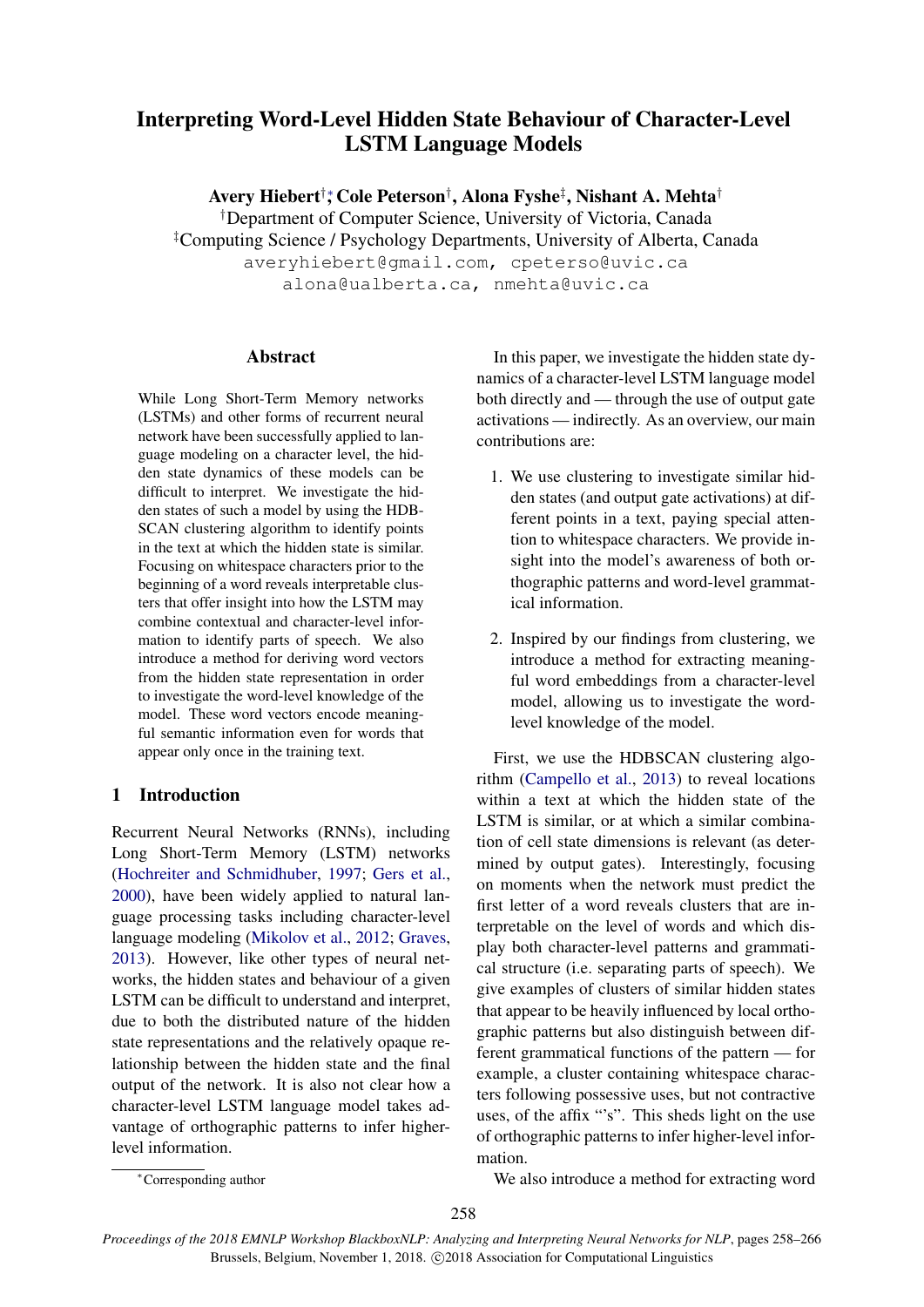embeddings from a character-level model and perform qualitative and quantitative analyses of these embeddings. Surprisingly, this method can assign meaningful representations even to words that appear only once in the text, including associating the rare word "scrutinizingly" with "questioningly" and "attentively", and correctly identifying "deck" as a verb based on a single use despite its lack of meaningful subword components. These results suggests that the model is capable of deducing meaningful information about a word based on the context of a single use. While these embeddings do not achieve state-of-the-art performance on word similarity benchmarks, they do outperform the older methods of [Turian et al.](#page-8-1) [\(2010\)](#page-8-1) despite the small corpus size and the fact that our language model was not designed with the intent of producing word embeddings.

The rest of the paper is structured as follows: The following section describes related work. Section [3](#page-1-0) describes the architecture and training of the LSTM language model used in our experiments. In Section [4,](#page-2-0) we describe our clustering methods and show examples of the clusters found, as well as a part of speech analysis. In Section [5,](#page-5-0) we describe and analyze our method for extracting word embeddings from the character-level model. Finally, we conclude and suggest directions for future work.

## 2 Related Work

#### 2.1 Analyzing Hidden State Dynamics

Many researchers have investigated techniques for understanding the meaning and dynamics of the hidden states of recurrent neural networks. In his seminal paper [\(Elman,](#page-7-4) [1990\)](#page-7-4) introducing the simple recurrent network (SRN) (or "Elman network"), Elman uses hierarchical clustering to investigate the hidden states of a word-level RNN modeling a toy language of 29 words. Our approach in Section [4](#page-2-0) is in some ways similar, although we use real English data and a characterlevel LSTM model. This also bears some similarities to a visualization technique used by [Krakovna](#page-7-5) [and Doshi-Velez](#page-7-5) [\(2016\)](#page-7-5) to investigate a hybrid HMM-LSTM model, although their work uses only 10 k-means clusters and does not deeply investigate clustering. Elman also uses principal component analysis to visualize hidden state over time [\(1991\)](#page-7-6), and many researchers have used dimensionality reduction methods such as t-SNE [\(Van der Maaten and Hinton,](#page-8-2) [2008\)](#page-8-2) to visualize similarity between word embeddings, as well as other forms of distributed representation. More recently, [Li et al.](#page-7-7) [\(2016\)](#page-7-7) directly visualize representations over time using heatmaps, and [Strobelt](#page-8-3) [et al.](#page-8-3) [\(2018\)](#page-8-3) develop interactive tools for visualizing LSTM hidden states and testing hypotheses about distributed representations.

Other researchers have investigated methods for clarifying the function of specific hidden dimensions. [Karpathy et al.](#page-7-8) [\(2015\)](#page-7-8) use static visualizations to demonstrate the existence of cells in an LSTM language model with interpretable behaviour representing long-term dependencies (such as cells tracking line length or quotations in a text). Another approach is that of Kádár [et al.](#page-7-9) [\(2017\)](#page-7-9), who introduce a "Top  $K$  Contexts" method for interpreting the function of certain hidden dimensions, identifying the  $K$  points in a sequence which experience the highest activations for the dimension in question.

#### 2.2 Character-Level Word Embeddings

Multiple researchers have developed methods for creating word embeddings that incorporate subword level [\(Luong et al.,](#page-8-4) [2013\)](#page-8-4) or character-level [\(Santos and Zadrozny,](#page-8-5) [2014;](#page-8-5) [Ling et al.,](#page-8-6) [2015\)](#page-8-6) information in order to better handle rare or out-ofvocabulary words. These approaches differ from our work in Section [5](#page-5-0) in that they use architectures specifically designed to create word embeddings, while we create embeddings from the hidden state of a character-level model not designed for this purpose. In addition, we are interested not in the embeddings themselves, but rather in what they tell us about the word-level knowledge of the language model.

[Kim et al.](#page-7-10) [\(2016\)](#page-7-10) investigate word embeddings created by a character-aware language model; however, the model uses word-level inputs that are further subdivided into character-level information and makes predictions on the word level, while we use an entirely character-level model.

### <span id="page-1-0"></span>3 Model

In this paper we focus on the task of language modeling on the character level. Given an input sequence of characters, the model is tasked with predicting the log probability of the following character.

We trained two models on different data sets us-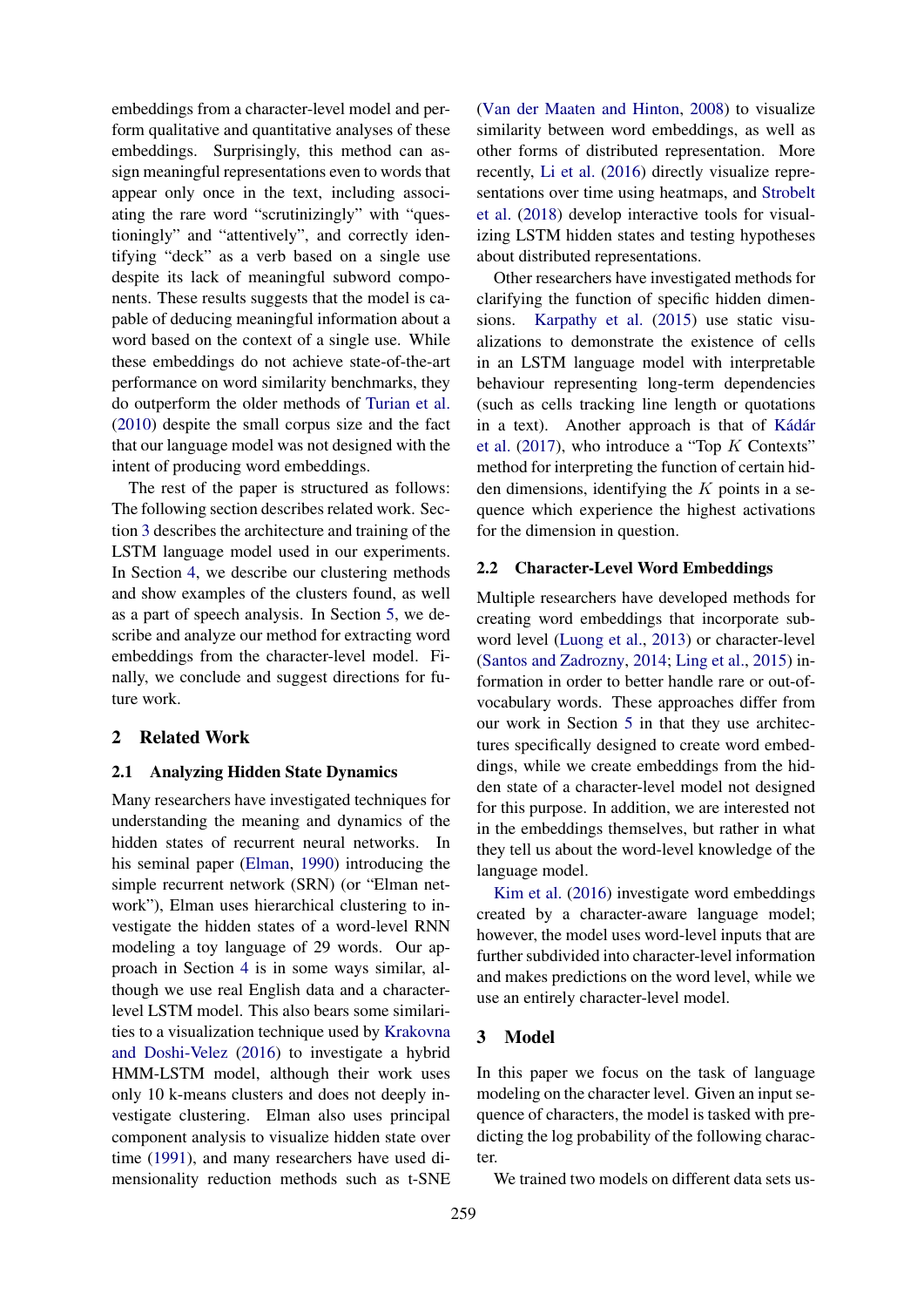ing the same architecture. Most of the paper focuses on the *War and Peace* model, but Section [5](#page-5-0) uses embeddings derived from the *Lancaster-Oslo/Bergen Corpus* model when measuring performance against word embedding benchmarks.

## 3.1 Training Data

Our first model uses a relatively small data set, consisting of the text of *War and Peace* by Tol-stoy<sup>[1](#page-2-1)</sup>. This data set was chosen due to its convenience as a sufficiently long but stylistically consistent example of English text. The text contains 3,201,616 characters. We use the first 95% of the data for training and the last 5% for validation.

Our second model uses a slightly larger data set, consisting of the Lancaster-Oslo/Bergen (LOB) corpus [\(Johansson et al.,](#page-7-11)  $1978$ )<sup>[2](#page-2-2)</sup>, which we removed all markup from. This data set draws from a wide variety of fiction and non-fiction texts written in British English in 1961, and contains 5,818,332 characters total. It was chosen for use in Section [5](#page-5-0) because it covers a wide range of topics (allowing us to extract word embeddings for a wider vocabulary) while still remaining at a manageable size. We use the last 95% of the data for training and the first 5% for validation.

### 3.2 Model Architecture and Implementation

We use a simple LSTM architecture consisting of a 256-dimensional character embedding layer, followed by three 512-dimensional LSTM layers, and a final layer producing a log softmax distribution over the set of possible characters. The model was implemented in PyTorch [\(Paszke et al.,](#page-8-7) [2017\)](#page-8-7) using the default LSTM implementation<sup>[3](#page-2-3)</sup>.

This architecture was chosen mostly arbitrarily, and distantly inspired by [Karpathy et al.](#page-7-8) [\(2015\)](#page-7-8).

#### 3.3 Training

The *War and Peace* model was trained for 170 epochs using stochastic gradient descent and the negative log likelihood loss function, with minibatches of size 100 and truncated backpropagation through time (BPTT) of 100 time steps. During training, dropout was applied after each LSTM layer with a dropout rate of 0.5. The learning rate

was initially set to 1 and halved every time the loss on the validation data set plateaued. The final model achieved 1.660 bits-per-character (BPC) on the validation data.

The Lancaster-Oslo/Bergen model was trained for 100 epochs using the PyTorch implementation of AdaGrad, with mini-batches of size 100, truncated BPTT of 100 time steps, a dropout rate of 0.5, and an initial learning rate of  $0.01<sup>4</sup>$  $0.01<sup>4</sup>$  $0.01<sup>4</sup>$ . The final model achieved 1.787 BPC on the validation data.

# <span id="page-2-0"></span>4 Cluster Analysis of Character-Level and Word-Level Patterns

In this section we analyze points in the training text by clustering according to hidden state values and output gate activations, revealing a combination of grammatical and word-level patterns reflected in the hidden state of our language model.

#### 4.1 Data For Clustering

We created two sets of data for use in clustering: a "full" data set and a "whitespace" data set.

To create the "full" data set, we ran our *War and Peace* language model on the first 50,000 charac- $ters<sup>5</sup>$  $ters<sup>5</sup>$  $ters<sup>5</sup>$  of the training data and recorded the hidden state (i.e. the values often denoted  $h_t$  in the LSTM literature, rather than the cell state  $c_t$ ) and the sigmoid activations of the output gate of the third LSTM layer at each time step. We focus on the third layer based on the expectation that it will encode more high-level information than earlier layers, an expectation which was supported by brief experimentation on the first layer.

To create the "whitespace" data set, we ran the *War and Peace* model on the first 250,000 characters of the training data and recorded data only for timesteps when the input character was a space or a new line character.

#### 4.2 Basic Clustering Experiment

We chose to use the HDBSCAN clustering algorithm [\(Campello et al.,](#page-7-3) [2013\)](#page-7-3), since it is designed to work with non-globular clusters of varying density, does not require that an expected number of clusters be specified in advance, and is willing to avoid assigning points to a cluster if they do not

<span id="page-2-1"></span><sup>&</sup>lt;sup>1</sup>[\(Tolstoy,](#page-8-8) [2009\)](#page-8-8), translated to English by Louise and Aylmer Maude.

<span id="page-2-2"></span><sup>2</sup> retrieved from [http://purl.ox.ac.uk/ota/](http://purl.ox.ac.uk/ota/0167) [0167](http://purl.ox.ac.uk/ota/0167)

<span id="page-2-3"></span><sup>&</sup>lt;sup>3</sup>We intend to release our code, including the trained models.

<span id="page-2-4"></span><sup>&</sup>lt;sup>4</sup>Training parameters were not tuned to the data and differ mainly because the models were not trained at the same time, with unrelated experiments intervening.

<span id="page-2-5"></span><sup>&</sup>lt;sup>5</sup>This smaller data set was used due to the relatively slow speed of the HDBSCAN implementation on highdimensional data.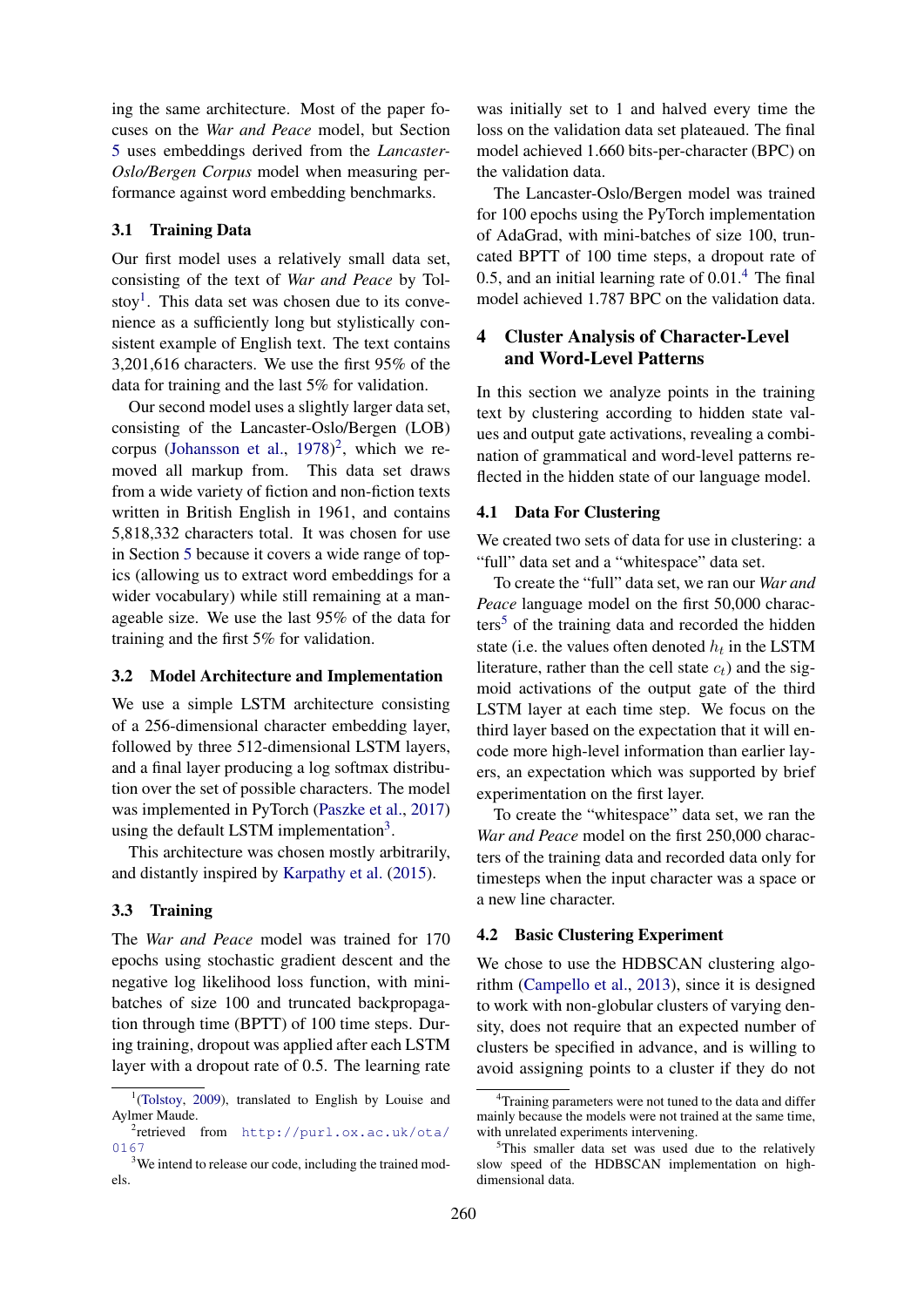| <b>Cluster</b> | <b>Sample Cluster Members</b>                     |  |  |  |  |
|----------------|---------------------------------------------------|--|--|--|--|
| 4              | even will slh to; conversing will tlh;            |  |  |  |  |
|                | case wi[t]h; whi[c]h was; him wi[t]h;             |  |  |  |  |
|                | his wi[f]e; very wi[t]ty; acts whi[c]h;           |  |  |  |  |
| 7              | so[m]ething like; she sa[w] that;                 |  |  |  |  |
|                | Hardenburg sa[y]s; the sa[m]e time;               |  |  |  |  |
|                | none selemed to; words sulgested.                 |  |  |  |  |
| 14             | $e[x]$ plains; $e[v]$ erything; $e[x]$ posed;     |  |  |  |  |
|                | e[x] pectations; e[l] derly; e[x] pression;       |  |  |  |  |
| 39             | thi[s] reception; tha[t] profound; like thi[s]?"; |  |  |  |  |
|                | the[y] promised; the[y] have; The[r]e is;         |  |  |  |  |
|                | who[]is; He[]spoke; he[]indicated;                |  |  |  |  |
| 54             | who[]had; He[]frowned; She[]was;                  |  |  |  |  |
|                | who [] was; she [] said; why [] ] he              |  |  |  |  |
|                | on [ ]   the; for [ ] God's; of [ ] the;          |  |  |  |  |
| 56             | of [] [them; by [] ] limbecility; for [] [Pierre; |  |  |  |  |
|                | of[]young people; from[]abroad;                   |  |  |  |  |
|                |                                                   |  |  |  |  |
| 62             | have[] reference; have[] promised;                |  |  |  |  |
|                | had[]also; has[]been; has[]to;                    |  |  |  |  |
|                |                                                   |  |  |  |  |
| 63             | this[ ]pretty; that[ ]this; prevented her[ ]from; |  |  |  |  |
|                | her[ ]age; his[ ]way; her[ ]duties;               |  |  |  |  |

<span id="page-3-2"></span>Table 1: Example members of clusters found using hidden state values based on the "full" data set. Cluster members (indicated by brackets) are accompanied by text excerpts (separated by semicolons) to give context.

seem to be a good fit for any cluster. We used the Python implementation of [McInnes et al.](#page-8-9) [\(2017\)](#page-8-9).

Using the "full" data set, we attempted to cluster the time steps according to either hidden state or output gate activations. We used the Euclidean metric and the HDBSCAN parameters min cluster size=100 and min samples=10. This was chosen somewhat arbitrarily and not on the basis of a parameter search; we did briefly try other settings during preliminary research and found that the results were similar<sup>[6](#page-3-0)</sup>. Clustering by hidden state values and clustering by output gate activations both produced a number of inter-pretable clusters<sup>[7](#page-3-1)</sup>.

Table [1](#page-3-2) shows a representative sample of the clusters found when using the hidden state for clustering<sup>[8](#page-3-3)</sup>. We found that most clusters seemed to have interpretable meanings on the character level, often including characters near the start of words that begin with a particular character or characters, as in clusters 4, 7, and 14. In some cases, these clusters seem to locate orthographic patterns that are useful in predicting the following character; for example, the characters in cluster 4 are often followed by an "h", and cluster 39 contains mostly letters at the end of a word (i.e. usually followed by whitespace). However, we did not find clusters that were characterised only by the following characters and not by patterns in the preceding characters.

More interestingly, clusters consisting of points immediately preceding the start of a word tended to reflect word-level information relating to the preceding word. For example, cluster 54 consists of spaces immediately following the pronouns "he" and "she", as well as the interrogative pronoun "who"[9](#page-3-4) , while cluster 56 consists of spaces following certain prepositions. This was observed in both the clusters based on hidden state and the clusters based on output gate activation. This could be due to the fact that the output gate activations, which also impact the hidden state, can be intepreted as choosing which dimensions of the cell state are relevant for the network's "decision" at a given time, and we would expect that word-level information is relevant when choosing a distribution over the first letter of the next word.

# <span id="page-3-6"></span>4.3 Whitespace Clustering and Part-of-Speech Analysis

Since the clusters including whitespace tended to reflect word-level grammatical information (as seen in clusters 54, 56, and 62 from Table [1\)](#page-3-2), we performed another round of clustering restricting our focus to only spaces and new lines. Clustering was performed on the "whitespace" data according to either hidden states or output gate activations, again producing many interpretable clus- $ters<sup>10</sup>$  $ters<sup>10</sup>$  $ters<sup>10</sup>$ .

For the purposes of word-level analysis, each data point (corresponding to a whitespace character in the text) was equated with the word immediately preceding it. The Stanford Part-of-Speech Tagger [\(Toutanova et al.,](#page-8-10) [2003\)](#page-8-10) was used to tag the text with part of speech (POS) information, and for each cluster the *precision* (percentage of words in the cluster having a given tag) and *recall* (percentage of words with a given tag falling

<span id="page-3-0"></span> $6$ Of course, allowing smaller clusters results in more clusters, while requiring larger clusters results in fewer, broader clusters, but there were no major qualitative differences in the types of clusters produced.

<span id="page-3-1"></span> $\degree$ Clustering by hidden state produced 67 clusters, while clustering by output gate activations produced 87 clusters.

<span id="page-3-3"></span><sup>&</sup>lt;sup>8</sup>The output gate clusters were similar and are omitted to save space.

<span id="page-3-4"></span><sup>&</sup>lt;sup>9</sup> This cluster also occasionally includes spaces following the word "why", which may be due to orthographic similarity to "who", or due to the fact that "why" is often followed by a verb, as in "Why is...".

<span id="page-3-5"></span> $10$ Clustering by hidden states produced 70 clusters, while clustering by output gate activations produced 77 clusters.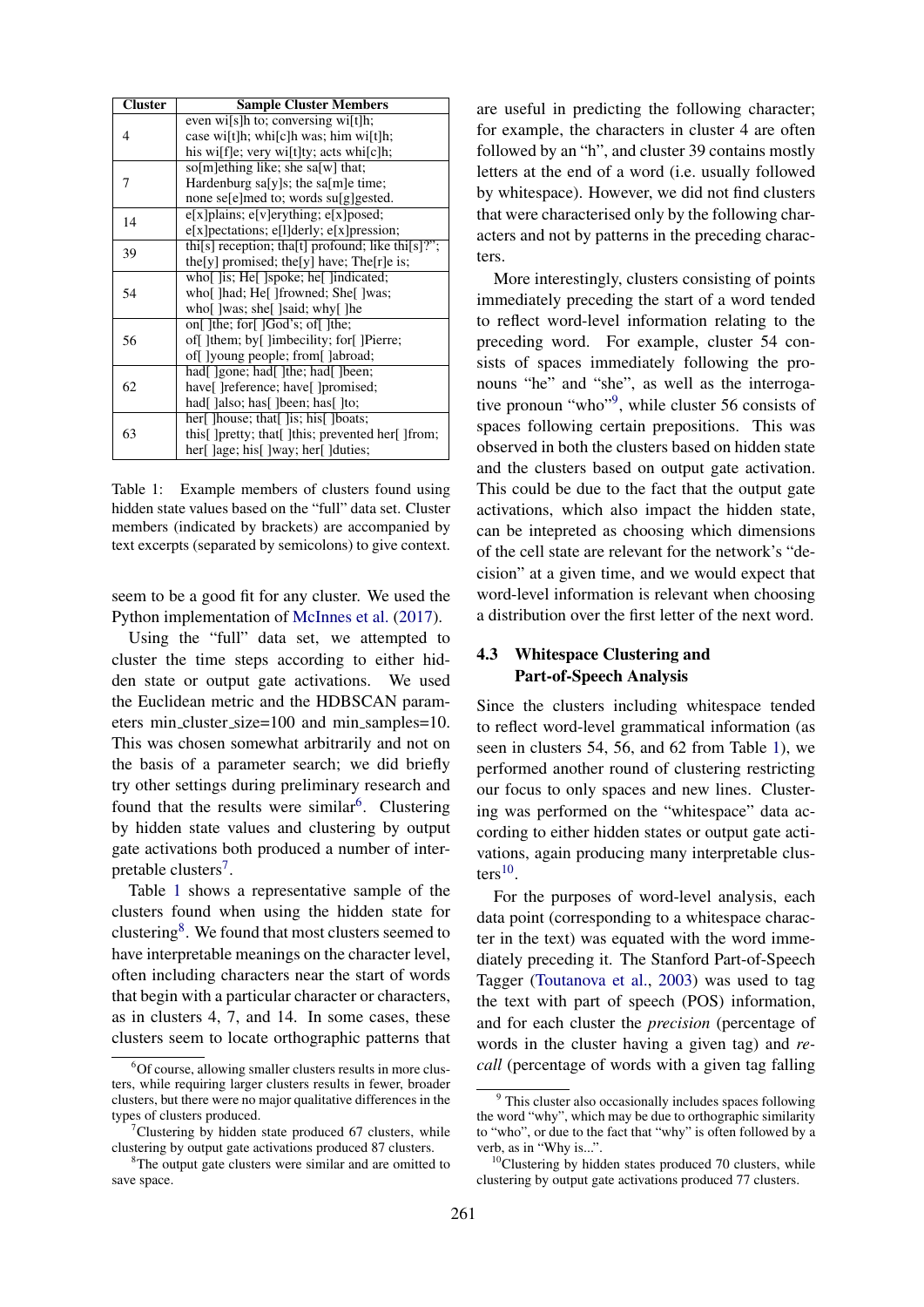| <b>Cluster</b> | <b>Sample Members of Cluster</b>                                                                                                        | <b>POS</b> - Precision     | <b>POS - Recall</b> |
|----------------|-----------------------------------------------------------------------------------------------------------------------------------------|----------------------------|---------------------|
| $HS-35$        | asked; replied; remarked; continued; replied; cried; cried;<br>repeated; continued; exclaimed; remarked; remarked; continued; declared; | VBD: 100%                  | VBD: 4.5%           |
| $HS-40$        | will; will; don't; don't; don't; cannot; just; can't;                                                                                   | MD: 59.2%                  | MD: 89.9%           |
|                | will; will; might; could; shall; will; would; just;                                                                                     | RB: 18.3%                  | $RB: 5.1\%$         |
|                | would; just; just; don't; don't; could;                                                                                                 | NN: $21.3\%$ <sup>11</sup> | $NN: 2.9\%$         |
| $HS-57$        | looking; looked; looking; looked; looked; looking; walked; glanced;                                                                     | VBD: 60.0%                 | VBD: 2.4%           |
|                | looking; looking; glancing; looked; looked; looked; looking                                                                             | VBG: 40.0%                 | VBG: 4.8%           |
| $HS-59$        | trembled; jumped; tucked; smoothed; smiled; raised;                                                                                     | VBD: 59.1%                 | VBD: 6.0%           |
|                | standing; smiled; pushed; smiled; passed; crowding;                                                                                     | VBG: 31.5%                 | VBG: 9.7%           |
|                | turning; raised; climbed; watched; turned; changed;                                                                                     | VBN: 8.7%                  | VBN: 3.3%           |
| $HS-62$        | unnatural; beautiful; beautiful; beautiful; terrified;                                                                                  | JJ: $84.4\%$               | $JJ: 4.1\%$         |
|                | suppressed; proud-looking; polished; well-garnished; nice-looking;                                                                      | VBN: 6.7%                  | VBN: 0.9%           |
|                | swaggering; wonderful; embittered; alarmed; mournful                                                                                    | VBG: 4.4%                  | VBG: $0.5\%$        |
| $OG-69$        | laughter; mother; father; daughter; father; father; matter;                                                                             | NN: 94.1%                  | $NN: 1.9\%$         |
|                | daughter; father; manner; officer; father; daughter;                                                                                    | NNS: 2.9%                  | NNS: $0.3\%$        |
|                | mother; laughter; daughter; daughter; father; officer;                                                                                  | $JJ: 2.9\%$                | $JJ: 0.1\%$         |
| OG-74          | emancipation; nation; conversation; conversation; opinion                                                                               | NN: 95.7%                  | $NN: 3.8\%$         |
|                | conversation; resignation; conversation; conversation; expression;                                                                      | NNP: 4.4%                  | NNP: $0.3\%$        |

<span id="page-4-2"></span>Table 2: Cluster members and POS statistics. Example cluster members (corresponding to whitespace characters) are drawn uniformly at random from the cluster and are represented by the preceding word. Note that some words appear multiple times since each appearance of the word in the text corresponds to a different data point. POS tags are those used by the Stanford POS tagger. Statistics are reported for the three parts of speech with highest precision.

into the cluster)<sup>[12](#page-4-1)</sup> were calculated with respect to each tag. Since the clusters are based only on data corresponding to whitespace, words not followed by whitespace (approximately 16% of all words) were not counted when calculating recall.

A selection of clusters, example members, and POS statistics can be seen in Table [2.](#page-4-2) Clusters are designated "OG" or "HS" for "output gate" and "hidden state" respectively, so "HS-35" means the 35th cluster produced when clustering by hidden state values. These clusters were selected to illustrate the interesting patterns present, rather than to represent "typical" clusters.

The resulting clusters based on hidden states were similar to those based on output gate activations. Both approaches resulted in some clusters based on a mix of orthographic and semantic similarity — for example, both produced a cluster consisting primarily of three-letter verbs beginning with "s" (particularly "sat", "saw", and "say"), as well as clusters consisting of possessive uses of the suffix "'s", but not uses of "'s" as a contraction of "is" (as in "it's", "that's", etc.), despite the existence of several such uses in the text. In fact, some early experimentation resulted in a distinct cluster for the contractive use of "'s", although this does not occur with the parameters we chose for our canonical data. Additionally, in both cases the majority of clusters contained instances of only a single word or a small set of words for example, a cluster consisting entirely of the word "the", a cluster consisting almost entirely of the words "he" and "she", and a cluster containing only the words "me" and "my". In total, 71% of clusters either contained only one or two words, or were determined by preceding punctuation.

However, there were qualitative differences between the two approaches. Some of the hidden state clusters appear to be based on semantic similarities that go beyond mere grammatical similarity; in particular, cluster HS-35 (as seen in Table [2\)](#page-4-2) contains words related to dialogue (and additional context reveals that members of this cluster always follow the end of a quotation), while cluster HS-57 contains multiple words related to looking (including "gazed", although it does not appear in the table). Additionally, cluster HS-40 finds modal verbs with high precision and 89.9% recall, along with the words "just" and "still", which might be included due to orthographic similarity to "must" and "will".

In contrast, clusters based on output gate activations appear to be somewhat more closely related to orthographic similarities. Several of these clusters display orthographic patterns that corre-

<span id="page-4-0"></span> $11$ Manual inspection suggests that the claimed 22% precision for nouns is actually due to the POS tagger mistaking "don't", "can't" etc. for nouns, probably due to poor tokenization, meaning that the true precision for modal verbs in this cluster is 80% if we consider these to be modal verbs.

<span id="page-4-1"></span> $12$ Note that when measured in this way, recall will usually be quite low, since most clusters only contain some particular subset of words with a given tag.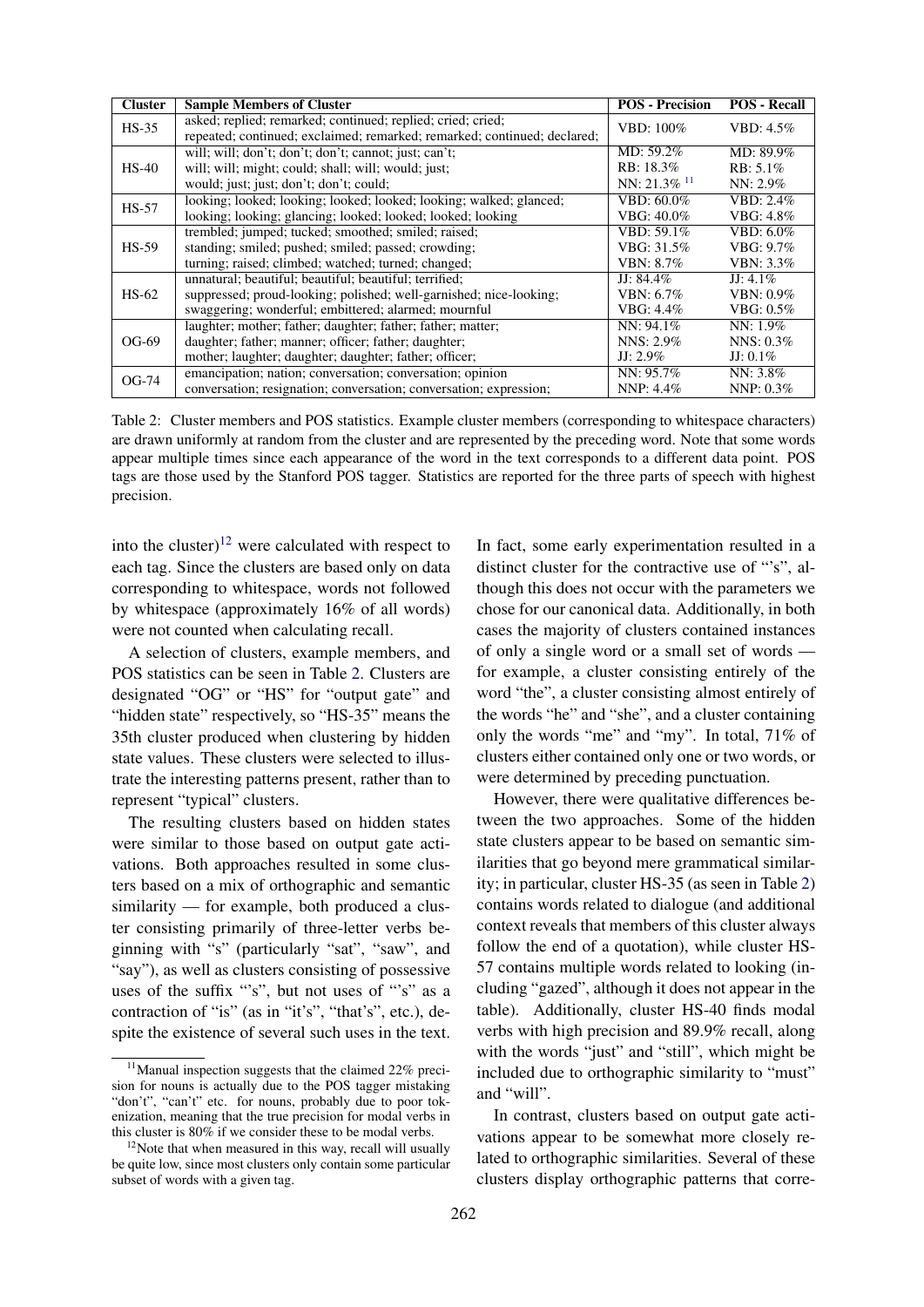late strongly with parts of speech; for example, clusters OG-69 and OG-74 contain "-ion" nouns and "-er" nouns (but not "-er" adjectives) respectively, and rather than including all modal verbs in a single cluster, the output gate clusters group the words "would", "could", and "should" separately from "don't", "won't", and "can't" (which are in turn separate from the cluster containing "will" and "still"). This suggests that characterlevel patterns correlated with grammatical information could strongly influence output gate activations in a way that contributes to the grammatical understanding of the model<sup>[13](#page-5-1)</sup>.

### <span id="page-5-0"></span>5 Extracting Word Embeddings

As seen in Section [4.3,](#page-3-6) hidden states after whitespace characters encode word-level information. This suggests a method for deriving word embeddings from a character-level model, in order to better investigate the model's word-level knowledge.

To obtain word embeddings, we ran the *War and Peace* model on the entire text of *War and Peace*, storing hidden state values at each point in the text. We then associated each word appear-ing at least once in the text<sup>[14](#page-5-2)</sup> with the average hidden state vector for whitespace characters following the word in question. This produced a set of 512-dimensional embeddings for a vocabulary of  $15,750$  $15,750$  distinct words<sup>15</sup>.

Table [3](#page-5-4) shows the nearest neighbours<sup>[16](#page-5-5)</sup> of the embeddings of several words, as well as a count of how frequently the word appears in the text. While not all nearest neighbours seem to be relevant (particularly for e.g. "write" and "food"), it nonetheless appears that for words well-represented in the text, these embeddings do reflect meaning (e.g. "loved" is similar to "liked", "soldier" to "officer", and so on). In the case of words that are less well represented (e.g. "write", "food"), the nearest neighbours often seem to be retrieved based more on orthographic similarities; however, "food" is

| <b>Word (Occurrences)</b> | <b>5 Nearest Neighbours</b>     |  |  |  |
|---------------------------|---------------------------------|--|--|--|
| prince $(1,926)$          | princess, pwince, princes,      |  |  |  |
|                           | platón, phillip                 |  |  |  |
| we $(1069)$               | I, tu, you, ve, he              |  |  |  |
| soldier (201)             | officer, footman, soldiers,     |  |  |  |
|                           | traveler, landowner             |  |  |  |
| loved $(120)$             | liked, longed, saved,           |  |  |  |
|                           | lived. lose                     |  |  |  |
|                           | frenchwoman, englishman,        |  |  |  |
| frenchman (100)           | huntsman, coachman,             |  |  |  |
|                           | frenchmen                       |  |  |  |
| write $(61)$              | wring, wake, wipe, strive, live |  |  |  |
| food $(41)$               | foot, folk, fool, fear, form    |  |  |  |
| tu $(4)$                  | we, I, thou, you, je            |  |  |  |
| untruth $(3)$             | distrust, entreaty, rescript,   |  |  |  |
|                           | rupture, ruse                   |  |  |  |
|                           | undertaking, attacking,         |  |  |  |
| cannonading $(2)$         | outflanking, maintaining        |  |  |  |
|                           | tormenting                      |  |  |  |
|                           | questioningly, challengingly,   |  |  |  |
| scrutinizingly (1)        | attentively, imploringly,       |  |  |  |
|                           | despairingly                    |  |  |  |
| moscovite(1)              | honneur, moravian, tshausen,    |  |  |  |
|                           | chinese, grenadier              |  |  |  |
| custodian $(1)$           | guardian, battalion, nightmare, |  |  |  |
|                           | republican, mathematician       |  |  |  |
| conduce $(1)$             | convince, conclude, conduced    |  |  |  |
|                           | induce, introduce               |  |  |  |
| deck(1)                   | delve, dwell, descry,           |  |  |  |
|                           | deny, decide                    |  |  |  |

<span id="page-5-4"></span>Table 3: Sample vocabulary words and the number of times each appears in the text, compared with the 5 nearest neighbours according to our extracted word embeddings.

still associated with nouns, and "write" with verbs, and more generally the embedding usually appears to at least reflect basic part of speech information.

More surprising, however, is the treatment of words that appear only once in the text. In some cases, the embeddings of these words do reflect not only grammatical information but also their actual meaning; the word "moscovite", for example, is correctly associated with the words "moravian" and "chinese" which also describe geographic origin, and the word "scrutinizingly" is associated with "questioningly" and "challengingly". In these cases, since the word "moscovites" and various forms of "scrutinize" do appear more frequently in the text, it is possible that orthographic similarity and an understanding of morphemes such as "-s", "-ing" and "-ly" contribute to these embeddings. This would be consistent with the findings of e.g. [Santos and](#page-8-5) [Zadrozny](#page-8-5) [\(2014\)](#page-8-5) and others who have used the orthographic information associated with words to develop word embeddings that perform well for rare words and even out-of-vocabulary words.

<span id="page-5-1"></span><sup>&</sup>lt;sup>13</sup>Though the ability of RNNs to learn and represent syntax has been studied in RNNs with explicit access to grammatical structure [\(Kuncoro et al.,](#page-7-12) [2017\)](#page-7-12), to our knowledge, syntax representations have not been explored in character-level RNNs.

<span id="page-5-2"></span> $14$ Excluding words that are never followed immediately by a whitespace character (about 16% of all words).

<span id="page-5-3"></span><sup>&</sup>lt;sup>15</sup>17,510 words in total, but 1,760 are a combination of two words joined by an em-dash. We ignore these "words" in our nearest neighbours analysis.

<span id="page-5-5"></span><sup>&</sup>lt;sup>16</sup>A tool from scikit-learn [\(Pedregosa et al.,](#page-8-11) [2011\)](#page-8-11) was used to find nearest neighbours by cosine similarity. Using the Euclidean metric instead gives very similar results.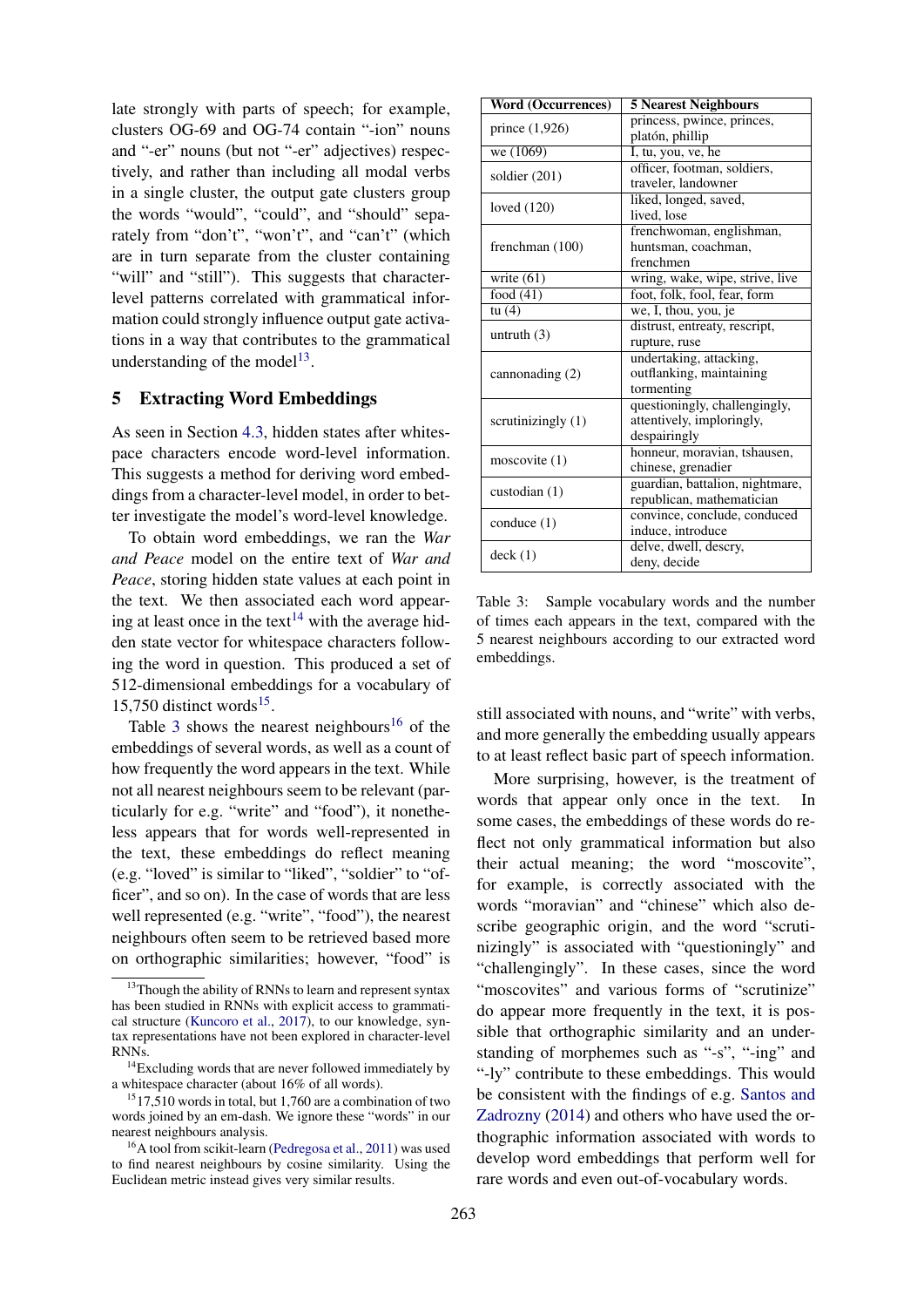| Task              | <b>Pairs Found and Correlation</b> |                       |                     |           |                  |        |  |  |
|-------------------|------------------------------------|-----------------------|---------------------|-----------|------------------|--------|--|--|
|                   |                                    | <b>Our Embeddings</b> | <b>Metaoptimize</b> |           | <b>Skip-Gram</b> |        |  |  |
| WS-353            | 290                                | 0.1376                | 351                 | 0.1013    | 353              | 0.6392 |  |  |
| <b>WS-353-SIM</b> | 164                                | 0.2265                | 201                 | 0.1507    | 203              | 0.6962 |  |  |
| WS-353-REL        | 215                                | 0.1384                | 252                 | 0.0929    | 252              | 0.6094 |  |  |
| $MC-30$           | 25                                 | 0.1808                | 30                  | $-0.1351$ | 30               | 0.6258 |  |  |
| RG-65             | 48                                 | 0.2051                | 64                  | $-0.0182$ | 65               | 0.5386 |  |  |
| Rare-Word         | 604                                | 0.1500                | 1159                | 0.1085    | 1435             | 0.3878 |  |  |
| <b>MEN</b>        | 2317                               | 0.1800                | 2915                | 0.0908    | 2999             | 0.6462 |  |  |
| MTurk-287         | 232                                | 0.3681                | 284                 | 0.0922    | 286              | 0.6698 |  |  |
| MTurk-771         | 689                                | 0.0920                | 770                 | 0.1016    | 771              | 0.5679 |  |  |
| YP-130            | 111                                | 0.1311                | 124                 | 0.0690    | 130              | 0.3992 |  |  |
| SimLex-999        | 948                                | 0.0827                | 998                 | 0.0095    | 998              | 0.3131 |  |  |
| <b>Verb-144</b>   | 144                                | 0.3437                | 144                 | 0.0553    | 144              | 0.2728 |  |  |
| SimVerb-3500      | 3052                               | 0.0098                | 3447                | 0.0009    | 3492             | 0.2172 |  |  |

<span id="page-6-0"></span>Table 4: Performance of the word vectors derived from our Lancaster-Oslo/Bergen model on word similarity tasks, compared with scores (taken from <http://wordvectors.org> [\(Faruqui and Dyer,](#page-7-13) [2014\)](#page-7-13)) for the Metaoptimize [\(Turian et al.,](#page-8-1) [2010\)](#page-8-1) and Skip-Gram [\(Mikolov et al.,](#page-8-12) [2013\)](#page-8-12) embeddings. For each set of embeddings and each task we list the number of word pairs found and the measured correlation (Spearman's rank correlation coefficient).

However, this does not explain the case of "deck". When this word appears in the text, it is used in its sense as a verb. The only other appearance of the string "deck" in the text is the word "decks", referring to the noun form of the word, and yet the embedding for "deck" is correctly similar to other verbs. For this reason, and because the word "deck" is short and does not consist of meaningful sub-word entities, it is unlikely that the verb-ness of "deck" was deduced from the word itself. This suggests that the model was able to determine the part of speech of the word from its use *in a single context* (e.g. the fact that it was preceded by "do not"). A similar mechanism may also be responsible for the understanding of the French word "tu", which is correctly identified as a personal pronoun similar to both "you" (its translation, appearing 3,509 times) and "je" (the French 1st-person singular pronoun, appearing 16 times) despite containing little orthographic information. It should also be noted that while it is not the norm for these embeddings of singleton words to reflect meaning (as in the case of "scrutinizingly"), the majority of embeddings do appear to at least identify part of speech (as in the case of "deck"), suggesting a fairly robust mechanism for determining this information from context.

The goal of this experiment was not to produce high-quality embeddings, but rather to understand the word-level knowledge of a character-level language model. Nonetheless, we decided to evaluate word embeddings obtained in this manner against some word similarity benchmarks. In order to obtain a broader vocabulary, we used word embed-

dings derived from the model we trained on the Lancaster-Oslo/Bergen corpus. While this training data is still quite small (less than 6 million characters), it covers a wider range of authors, styles, and topics, including fiction, non-fiction, scientific papers and news articles, and thus is better suited to producing general-purpose word embeddings. The embeddings we extracted from this corpus cover a vocabulary of 38,981 words.

We assessed these embeddings using the 13 word similarity tasks of <http://wordvectors.org> [\(Faruqui and](#page-7-13) [Dyer,](#page-7-13) [2014\)](#page-7-13), achieving the results shown in Table [4.](#page-6-0) While these results are far from state-of-the-art, they do outperform the representations of [Turian](#page-8-1) [et al.](#page-8-1) [\(2010\)](#page-8-1) on all tasks except for MTurk-771. Furthermore, our embeddings perform comparably on the "Rare Words" task compared to several other tasks, despite the small corpus size, presumably due to the use of orthographic and contextual information by the language model.

#### 6 Discussion and Conclusion

In this paper, we used clustering to investigate the type of information reflected in the hidden states and output gate activations of an LSTM language model. Focusing on whitespace characters revealed clusters containing words with meaningful semantic similarities, as well as clusters reflecting orthographic patterns that correlate with grammatical information.

We also described a method for extracting word embeddings from a character-level language model. Analysis suggests that the model is able to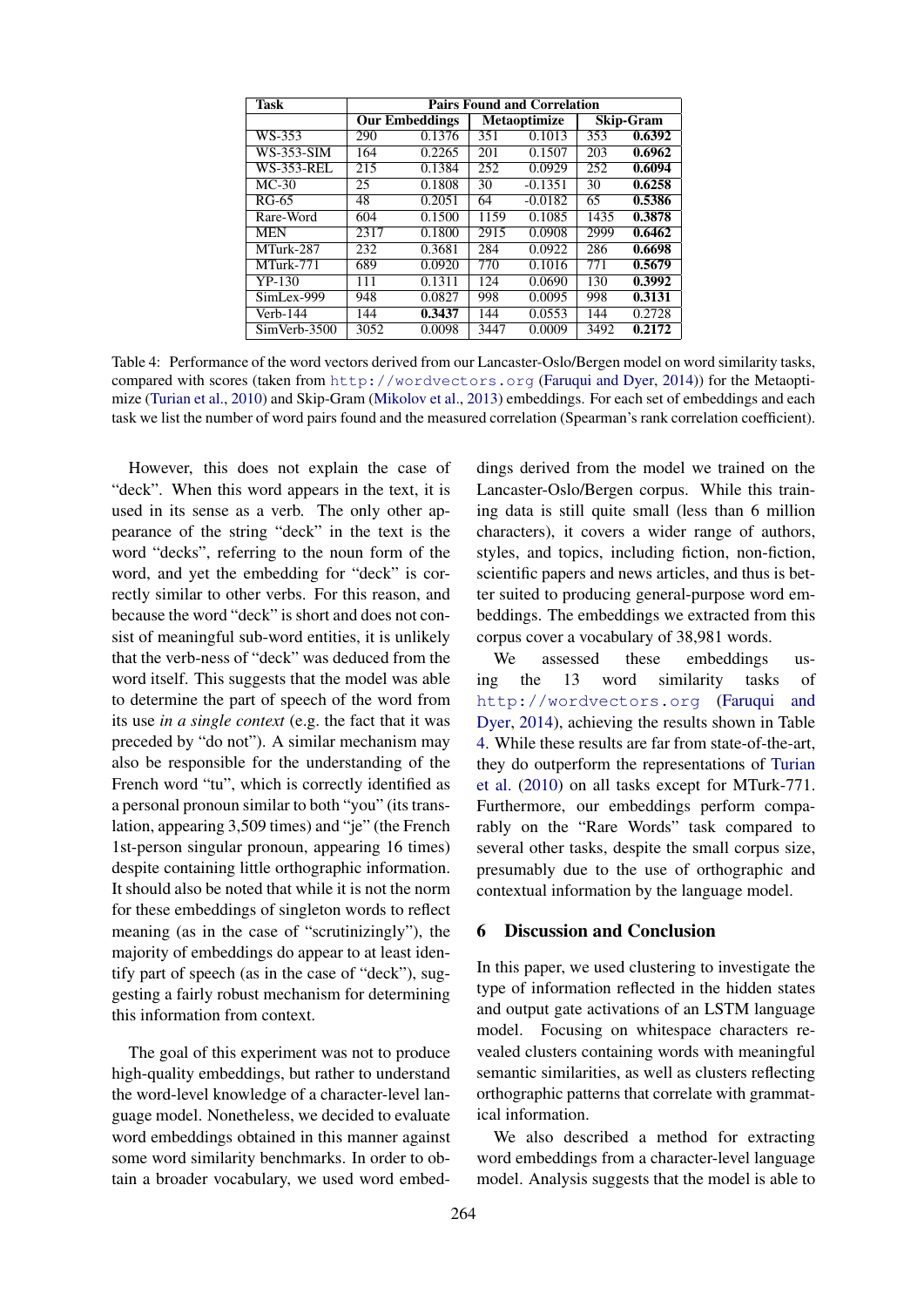learn meaningful semantic information even about words that appear only once in the training text, using some combination of orthographic and contextual information.

Directions for future work related to our clustering analysis could include applying similar techniques to other RNN architectures (e.g. the GRU of [Cho et al.](#page-7-14) [\(2014\)](#page-7-14)), comparing the effectiveness of different clustering algorithms for this type of analysis, and scaling up the clustering experiments using more computational resources, a more efficient algorithm, and a larger corpus.

Another promising direction is to expand on the findings of Section [5](#page-5-0) by analyzing the quality of word embeddings produced from character-level models trained on a larger corpus, and investigating the capability of character level models to produce word embeddings for out-of-vocabulary words when given a small amount of context.

Collectively, our findings regarding clustering analysis and extraction of word embeddings offer interesting insight into the behaviour of characterlevel recurrent language models, and we hope that they will prove a useful contribution in the ongoing effort to increase the interpretability of recurrent neural networks.

# Acknowledgments

This research was supported by NSERC (Natural Sciences and Engineering Research Council), including an Undergraduate Student Research Award for Avery Hiebert, and by CIFAR (Canadian Institute for Advanced Research).

#### **References**

- <span id="page-7-3"></span>Ricardo J. G. B. Campello, Davoud Moulavi, and Joerg Sander. 2013. Density-based clustering based on hierarchical density estimates. In *Advances in Knowledge Discovery and Data Mining*, pages 160–172, Berlin, Heidelberg. Springer Berlin Heidelberg.
- <span id="page-7-14"></span>Kyunghyun Cho, Bart van Merrienboer, Caglar Gul- ¨ cehre, Dzmitry Bahdanau, Fethi Bougares, Holger Schwenk, and Yoshua Bengio. 2014. Learning phrase representations using rnn encoder-decoder for statistical machine translation. In *Proceedings of the 2014 Conference on Empirical Methods in Natural Language Processing (EMNLP 2014)*, Doha, Qatar.
- <span id="page-7-4"></span>Jeffrey L Elman. 1990. Finding structure in time. *Cognitive science*, 14(2):179–211.
- <span id="page-7-6"></span>Jeffrey L Elman. 1991. Distributed representations, simple recurrent networks, and grammatical structure. *Machine learning*, 7(2-3):195–225.
- <span id="page-7-13"></span>Manaal Faruqui and Chris Dyer. 2014. Community evaluation and exchange of word vectors at wordvectors.org. In *Proceedings of the 52nd Annual Meeting of the Association for Computational Linguistics: System Demonstrations*, Baltimore, USA. Association for Computational Linguistics.
- <span id="page-7-1"></span>Felix A Gers, Jürgen Schmidhuber, and Fred Cummins. 2000. Learning to forget: Continual prediction with LSTM. *Neural Computation*, 12(10):2451–2471.
- <span id="page-7-2"></span>Alex Graves. 2013. Generating sequences with recurrent neural networks. *Computing Research Repository*, arXiv:1308.0850. Version 5.
- <span id="page-7-0"></span>Sepp Hochreiter and Jürgen Schmidhuber. 1997. Long short-term memory. *Neural Computation*, 9(8):1735–1780.
- <span id="page-7-11"></span>Stig Johansson, Geoffrey N Leech, and Helen Goodluck. 1978. *Manual of information to accompany the Lancaster-Oslo/Bergen Corpus of British English, for use with digital computer*. Department of English, University of Oslo.
- <span id="page-7-9"></span>Akos Kádár, Grzegorz Chrupała, and Afra Alishahi. 2017. Representation of linguistic form and function in recurrent neural networks. *Computational Linguistics*, 43(4):761–780.
- <span id="page-7-8"></span>Andrej Karpathy, Justin Johnson, and Li Fei-Fei. 2015. Visualizing and understanding recurrent networks. In *Workshop track - ICLR 2016*.
- <span id="page-7-10"></span>Yoon Kim, Yacine Jernite, David Sontag, and Alexander M Rush. 2016. Character-aware neural language models. In *AAAI*, pages 2741–2749.
- <span id="page-7-5"></span>Viktoriya Krakovna and Finale Doshi-Velez. 2016. Increasing the interpretability of recurrent neural networks using hidden Markov models. In *Proceedings of NIPS 2016 Workshop on Interpretable Machine Learning for Complex Systems*, Barcelona, Spain.
- <span id="page-7-12"></span>Adhiguna Kuncoro, Miguel Ballesteros, Lingpeng Kong, Chris Dyer, Graham Neubig, and Noah A. Smith. 2017. What do recurrent neural network grammars learn about syntax? In *Proceedings of the 15th Conference of the European Chapter of the Association for Computational Linguistics: Volume 1, Long Papers*, pages 1249–1258. Association for Computational Linguistics.
- <span id="page-7-7"></span>Jiwei Li, Xinlei Chen, Eduard Hovy, and Dan Jurafsky. 2016. Visualizing and understanding neural models in NLP. In *Proceedings of the 2016 Conference of the North American Chapter of the Association for Computational Linguistics: Human Language Technologies*, pages 681–691, San Diego, California. Association for Computational Linguistics.